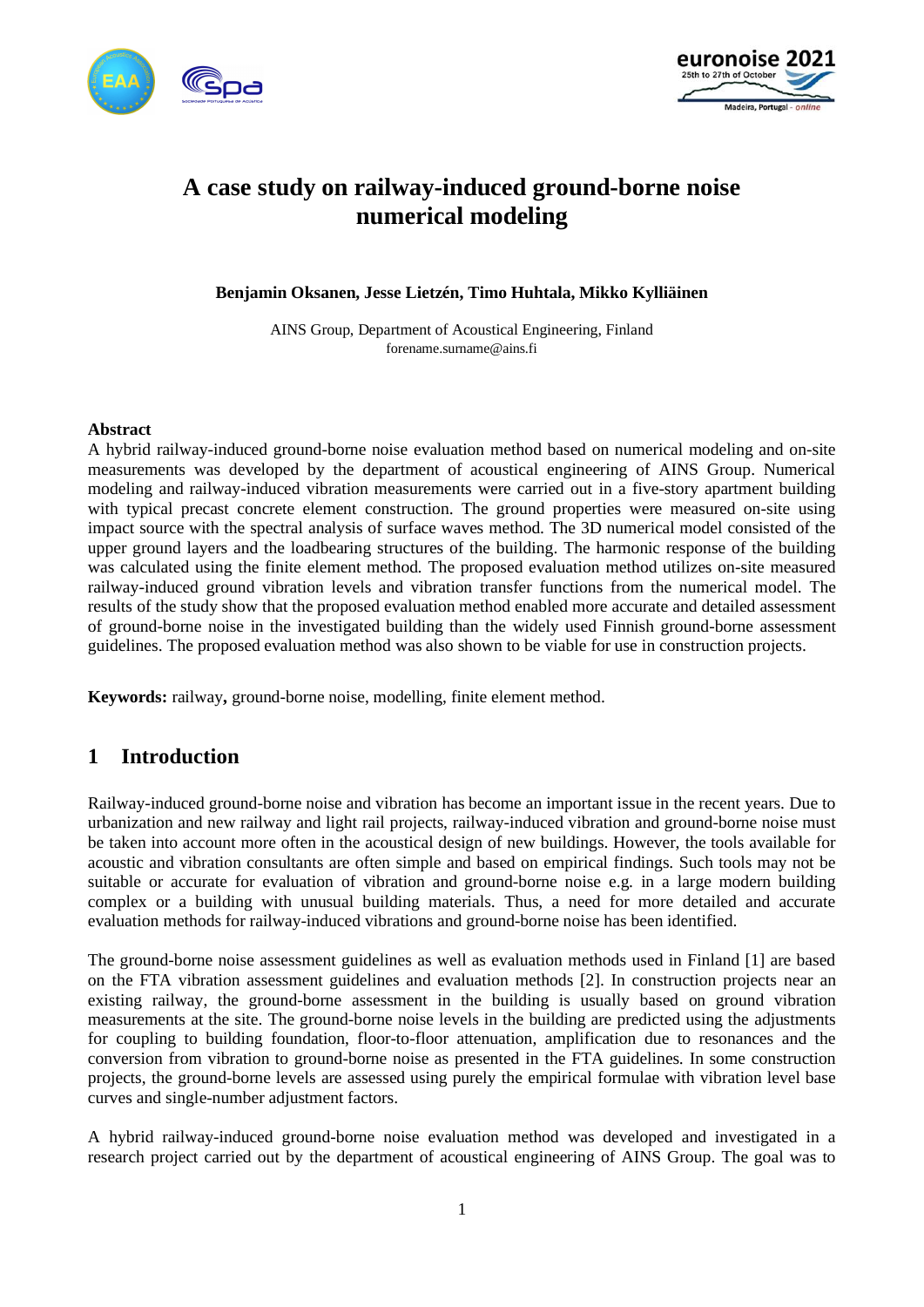

develop a ground-borne noise evaluation method for use in acoustical design of buildings that would offer more detailed prediction as well as more accuracy than the commonly used empirical formulae. The evaluation method would be used by acoustical engineers in building construction projects. More detailed documentation of the research project in Finnish can be found in the master's thesis of the first author [3].

#### **2 Case study**

The vibration measurements and numerical modelling were carried out in a five-story apartment building which was located 100 m from a railway line. The apartment building is constructed with precast concrete elements. The building has load bearing reinforced concrete walls and hollow-core slabs. The external walls of the building are reinforced concrete sandwich elements. The building represents a typical Finnish apartment building. The basic floor plan of the building is shown in figure 1. The floor plan is identical in each floor except for the  $1<sup>st</sup>$  (ground) floor. The railway is located 100 m from the façade shown on the righthand side of the floor plan.



Figure 1 – The floor plan of the investigated building. The walls marked with red are load bearing. Also shown are the measurement points in the load bearing structures (blue dot), midpoint of the floor (green dot) and ground (red dot).

#### **2.1 Vibration measurements**

Railway-induced vibration was measured at the test site from the ground and in the building. The measurement point on the ground was located few meters in front of the building. The vibrations of the building were measured on each floor at near load bearing structure in the middle of the building. In addition, the vibration of the midpoint of a floor in a room was measured. The measurement points are shown in the floor plan of figure 1 with a blue dot depicting the measurement point in the load bearing structure, a green dot the measurement point at midpoint of the floor and a red dot the measurement point on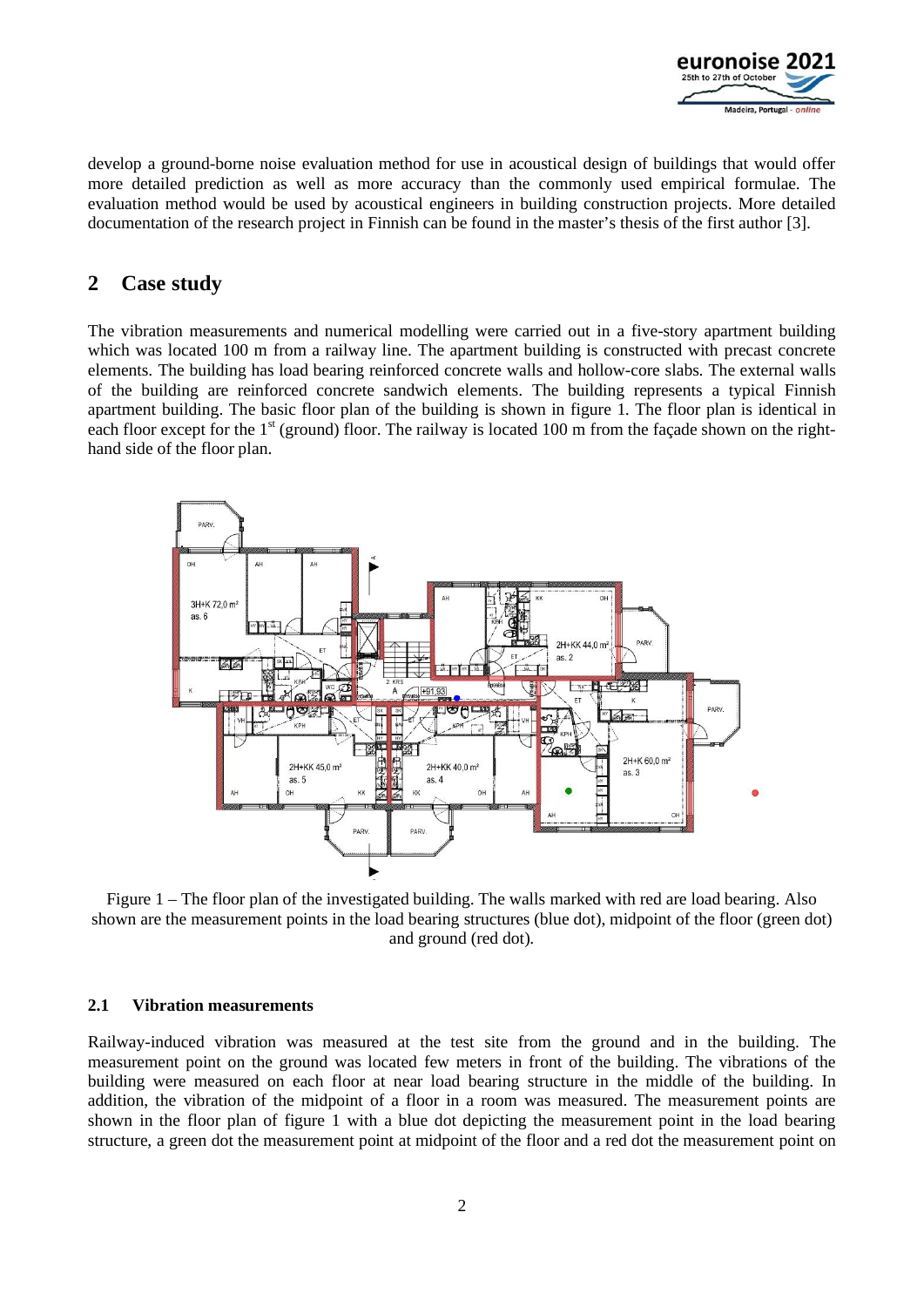

the ground. The measurements were made with triaxial velocity sensors with frequency range of 1 - 350 Hz and by following the basic guidelines set by the ISO 14837-1:2005 standard [4].

All measured train passages were identified at the site in order to rule out any sources of external vibration. However, the building had residents during the time of the measurements. Therefore, some measurement results had to discarded due to vibration from external sources. Ground-borne noise measurements with a sound level meter had to be discarded as well due to high level of background noise.

Total of 11 train passages were analyzed, 5 of which were freight trains and the rest were passenger trains. The 95 % percentile of A-weighted vibration levels with slow time constant was calculated for each measurement point. The calculated vibration levels were used for comparisons between the proposed and empirical assessment methods and vibration measurements.

#### **2.2 Numerical model**

The numerical modelling of vibrations with finite element method (FEM) in frequency domain was carried out using Ansys 20R1 physics simulation software. Frequency domain finite element method was chosen from several possible numerical methods [5] since it can be implemented relatively easily with commercial software. The numerical model of the building and the ground at the test site was created based on the available structural and architectural drawings of the building and the site investigation report. The numerical model of the building is shown in figure 2.

The 3D model of the building consists of the load bearing walls, self-supporting external walls and floors. The walls and floors of the building were modelled as surface elements with door and window openings based on the technical drawings. Other building elements such as interior walls and roof structures as well as furniture etc. was taken into account in the model by setting a uniform surface mass on the floors.

The building is founded on reinforced concrete piles which rest on the dense ground layer or bedrock. The effect of the piles on the building response was taken into account by setting a vertical elastic supports at the positions of the piles in the building foundation. Only the vertical support of the piles based on the assumption that the vertical vibration is the most significant vibration direction for ground-borne noise. The stiffness of the supports was determined by calculating the vertical stiffness of the reinforced concrete piles.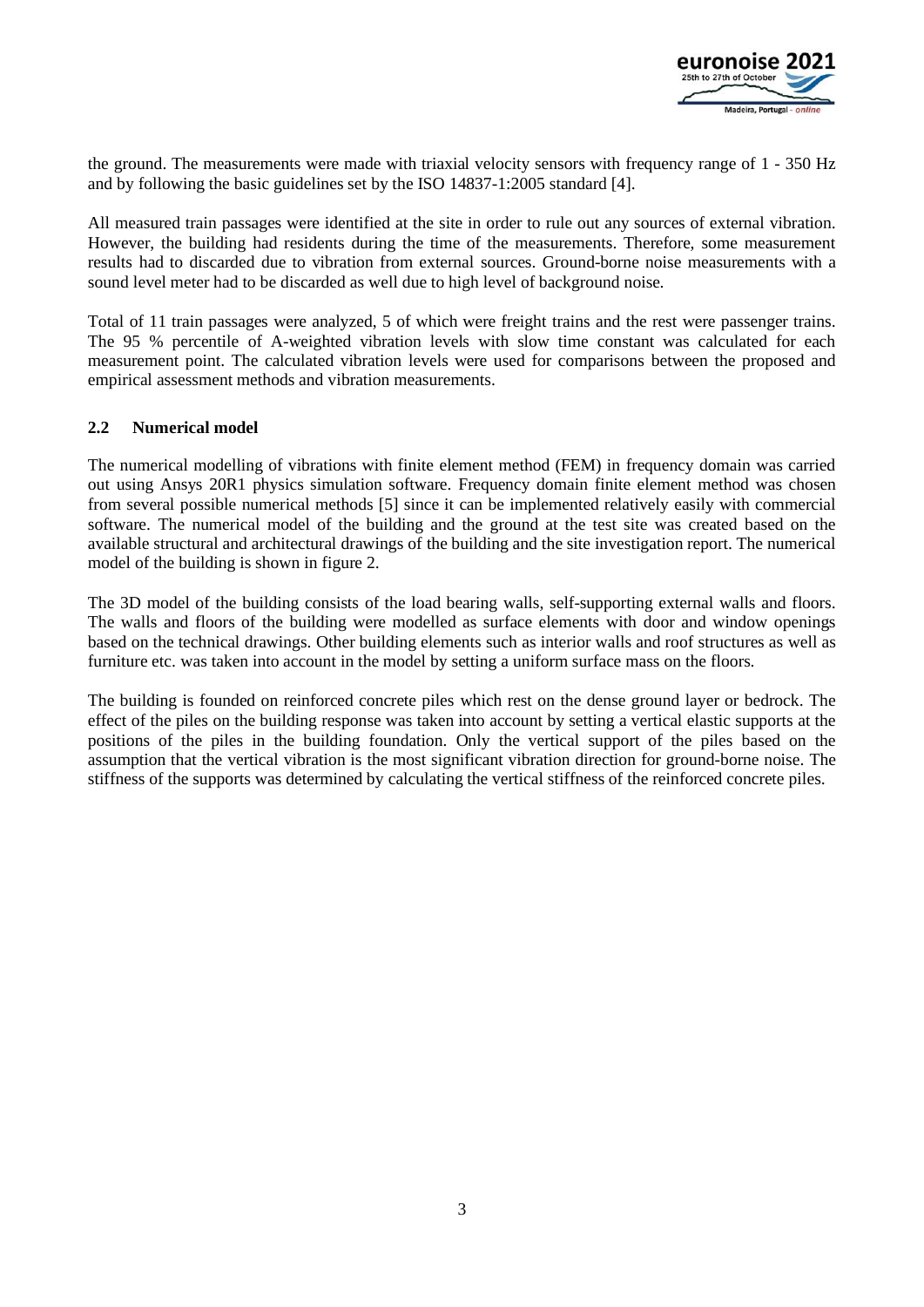



Figure 2 – Numerical model of the building.

The ground at the test site was composed of approximately 5 m layer of silt, 8 m layer of dense silt or sand and 2 m layer of moraine. The shear wave velocity of the top layer was measured with spectral analysis of surface waves method [6] and was determined to be around 150 m/s. In the numerical model, the uppermost layer of the ground was modelled as a 3D linear elastic material. The other ground layers were ignored because the ground was assumed to be homogenous. Perfectly matched layers were utilized as absorbing boundary conditions on the edges of the calculation domain to prevent reflections. In order to minimize the computational load of the calculation, the size of the calculation domain was kept as small as possible.

The numerical model included only the receiving building with assumption of a weak coupling between the source and receiver in railway-induced vibrations [7]. The modelling was carried out in the frequency domain by calculating the harmonic response of the building. The vibration caused by a passing train was modelled with a line source instead [8]. The harmonic source of the vibration in the model was set to a vertical end surface of the modelled ground with vertical and horizontal force components. This was done in order to mimic the far-field vibration where vibration field consist mainly of Rayleigh waves with much smaller calculation domain. The resulting approximation of the far-field vibration that excites the building was deemed sufficient.

## **3 Proposed evaluation method**

A ground-borne noise evaluation method based on on-site vibration measurements and numerical model of the building was developed. The proposed evaluation method was created for use in construction projects where more accurate and detailed assessment of ground-borne noise levels in different parts of the building needs to be made. The proposed method also offers the possibility to evaluate the effect of different construction methods or details of the building on the ground-borne noise levels. Therefore, the method can also be used as a design tool.

The evaluation method requires railway-induced vibration measurements at the construction site. The vibration is measured on the surface of the ground at the area of the planned building according to standard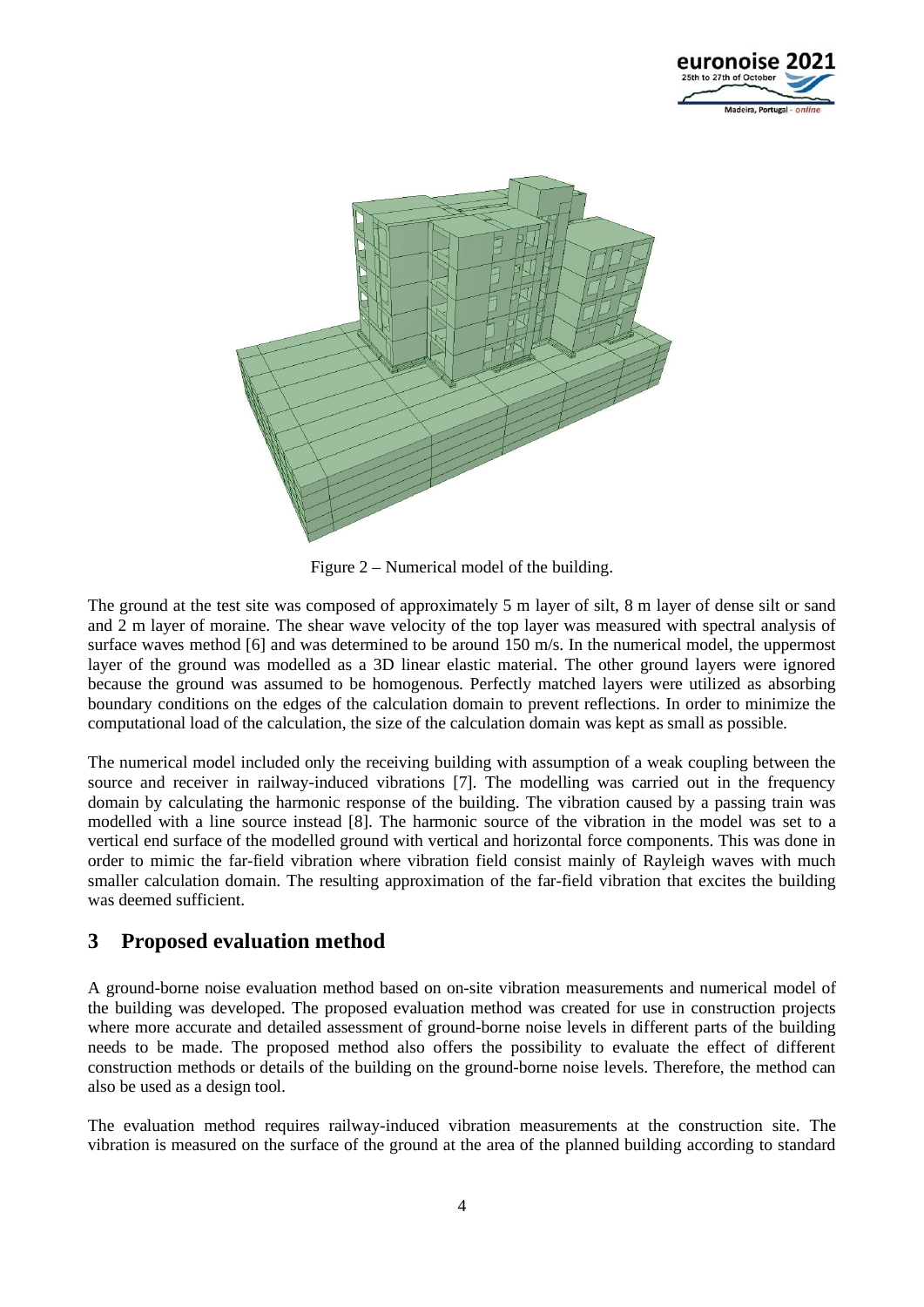

procedures for railway-induced vibration measurements. The measurement results are calculated according to the guidelines and limits for ground-borne noise levels.

The numerical model of the building and the ground at the site is made based on the structural and architectural drawings of the project. Models for structural calculations may be available in some cases and can be utilized as well. In the case study, mainly the load bearing structures of the building were modelled, however, different building types may need different approaches for creating the model.

The numerical model is used to calculate vibration transfer functions from the ground to the rooms where ground-borne noise assessment is to be made. In the case study, vertical vibration of the midpoint of the floor was used as an evaluation point. Actual re-radiated ground-borne noise can be evaluated from the vertical vibration of the midpoint of the floor using e.g. single quantity correction factor from the FTA guidelines. Estimating the ground-borne noise levels in a room from the vertical vibration of the floor is commonly used method and many options exist for determining the relationship between floor vibration and ground-borne noise, e.g. [9]. The ground-borne noise could also be calculated directly in the numerical model [10], but it was left out of the scope of this study.

The ground-borne noise assessment is composed of the vibration measurement results on the ground, the transfer functions from the numerical model and correction factor from floor vibration to re-radiated noise. All calculations are in 1/3-octave frequency bands which allows for evaluation of the ground-borne noise spectra. The single number quantity relative to the ground-borne noise guideline values can be further calculated from the 1/3-octave results. Figure 3 shows the block diagram of the proposed method.



Figure 3 – Block diagram of the proposed evaluation method.

#### **4 Results**

The results of the vibration measurements in the building were compared to the empirical evaluation method with single-number quantity correction factors and to the proposed hybrid method which utilizes numerical modeling to calculate ground-to-building transfer functions. Figure 4 shows an example of the numerical model with visualization of vibration. Results of the comparison are presented for vertical vibration for each measurement point in the building, i.e. load-bearing structure in each floor and a midpoint of floor of a room. The evaluation points in the numerical model of the proposed method are matched to the actual measurement points in the building. In the empirical method [1], the appropriate adjustment factors for each measurement location are used.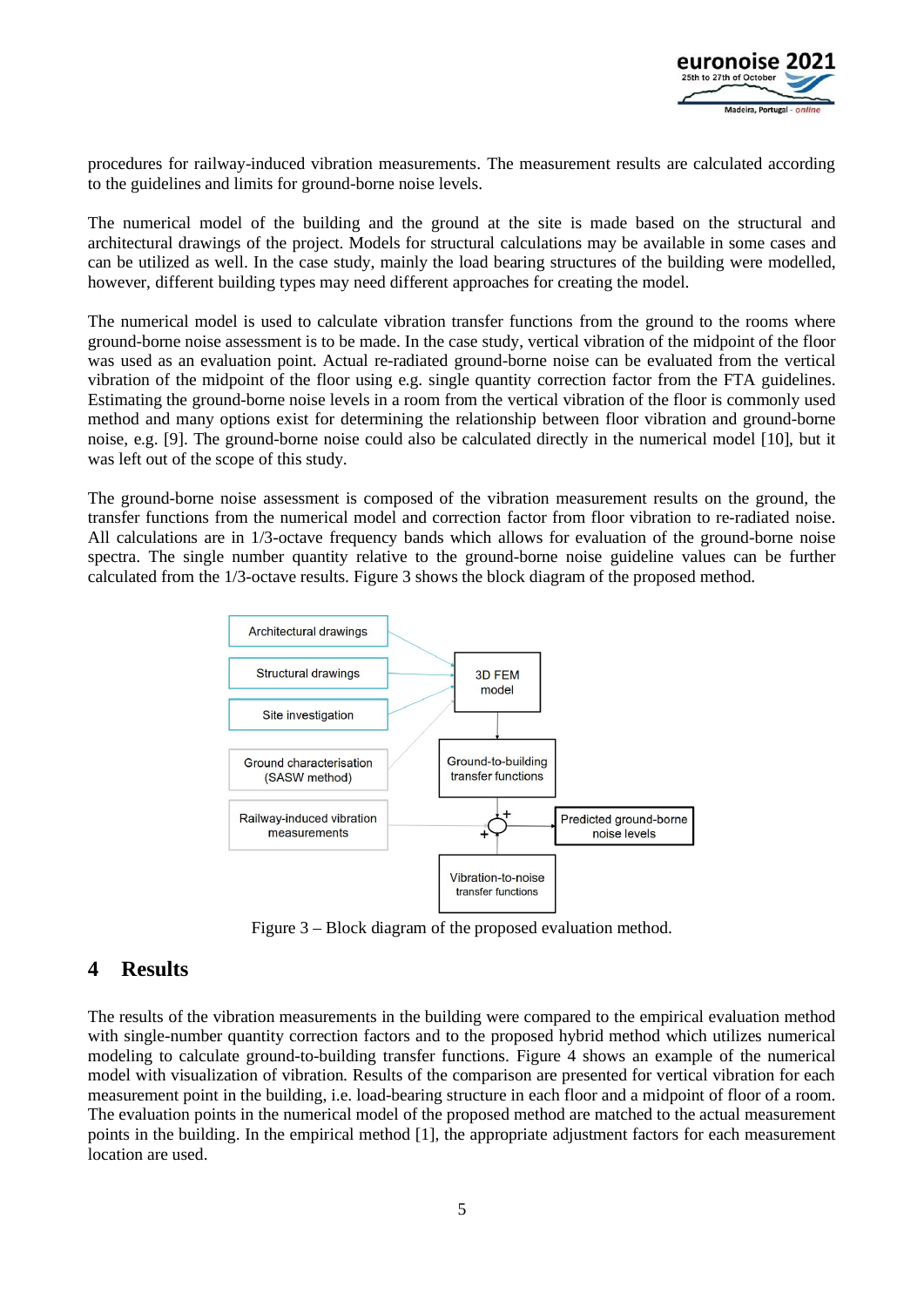



Figure 4 – Visualization of vibration in the numerical model. PML regions and parts of the modelled ground are not shown.

Figure 5 shows the measured and evaluated results for the 95<sup>th</sup> percentile values of vibration velocity levels at the measurement points in the building. Regarding ground-borne noise evaluation, the measurement point at the midpoint of the floor is analogous to ground-borne noise levels and thus the comparison between the evaluation methods and measurement should be focused on that measurement point.



Figure 5 – Comparison of evaluation methods and measurements in the building.

Based on the results presented in figure 5, the proposed method utilizing a numerical model of the building was able to predict the vibration levels in the building with good accuracy. The empirical method using single-number quantity correction factors, however, is an overestimate. The measurement points were in the middle of the building and the empirical method does not take into account the decrease of the vibration in the building foundation when moving further away from the railway in horizontal direction. Therefore, the results presented here show such high overestimate especially in the  $1<sup>st</sup>$  to  $5<sup>th</sup>$  floor measurement points. Had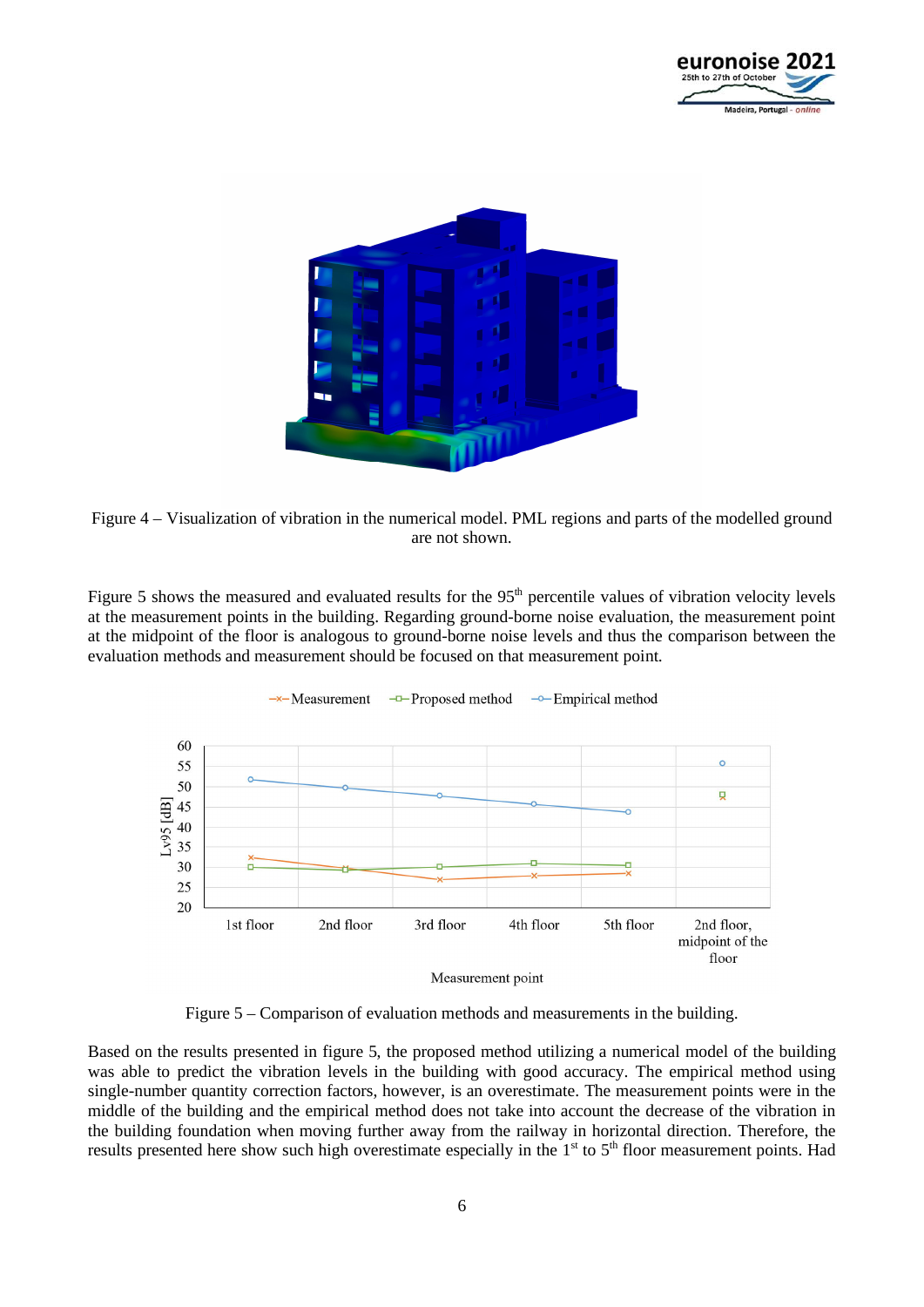

these measurement points been at the building façade nearest to the railway, the results from the empirical method would have been closer to the measurement results.

## **5 Discussion**

The results of this study have proven that it is possible to use numerical models as a tool for acoustical engineers in construction projects. In the case study, the results of the proposed ground-borne noise evaluation method were close to the measurement results. However, many sources of uncertainty can be identified in the numerical model of the building most of which have to do with the simplifications to the geometry or the material parameters. Therefore, a sufficient safety margin should be used in the assessment as well as sensitivity analysis for material parameters which have the greatest effect on the results. Validation and verification of the modelling methods should be conducted as described in the ISO 14837-1 standard [4] if possible. However, in the case study such validation procedures were not possible and instead sources of uncertainty were identified using the checklist presented in the standard.

Even though the assessment might be more accurate with the proposed method, it is by no means the definite answer for all construction projects subjected to the risk of railway-induced ground-ground-borne noise. In extreme cases where the on-site measurements show either very low or very high levels of vibration on the building site ground, the empirical method may be enough to assess the situation and decide on possible vibration insulation procedures. However, in complex buildings, such as hybrid buildings with variety of uses, more accurate and detailed analysis of ground-borne noise in different parts of the building can be beneficial and worth the resources needed for creating the numerical model.

## **6 Conclusions**

The proposed hybrid ground-borne noise evaluation method consisting of on-site vibration measurements and numerical model of the building was shown to be able to predict vibration levels in the building with good accuracy. The research goal of developing a ground-borne noise evaluation method using numerical methods which would yield more accurate results than the currently empirical method was achieved.

The case study also showed that numerical methods can be used in acoustical design of buildings in construction projects relatively easily utilizing commercial simulation software. The proposed method also enables comparison of different construction designs and their effect on the predicted ground-borne noise levels in the building.

## **Acknowledgements**

This study was funded by AINS Group, Finnish Transport Infrastructure Agency, Ministry of the Environment of Finland, VTS-Kodit Housing Foundation and Tampere Student Housing Foundation.

# **References**

- [1] Talja, A.; Saarinen, A. Assessment of traffic-induced ground-borne noise. Preliminary study. (in Finnish) VTT Research Notes 2468, Espoo, 2009, p. 67.
- [2] Quagliata, A.; Ahearn, M.; Boeker, E.; Roof, C.; Meister, L.; Singleton, H. Transit noise and vibration impact assessment manual. Federal Transit Administration, 2018, p. 258.
- [3] Oksanen, B. Modelling of groundborne noise in a building. Master's thesis (in Finnish). Aalto University, Espoo, 2021, p. 89.